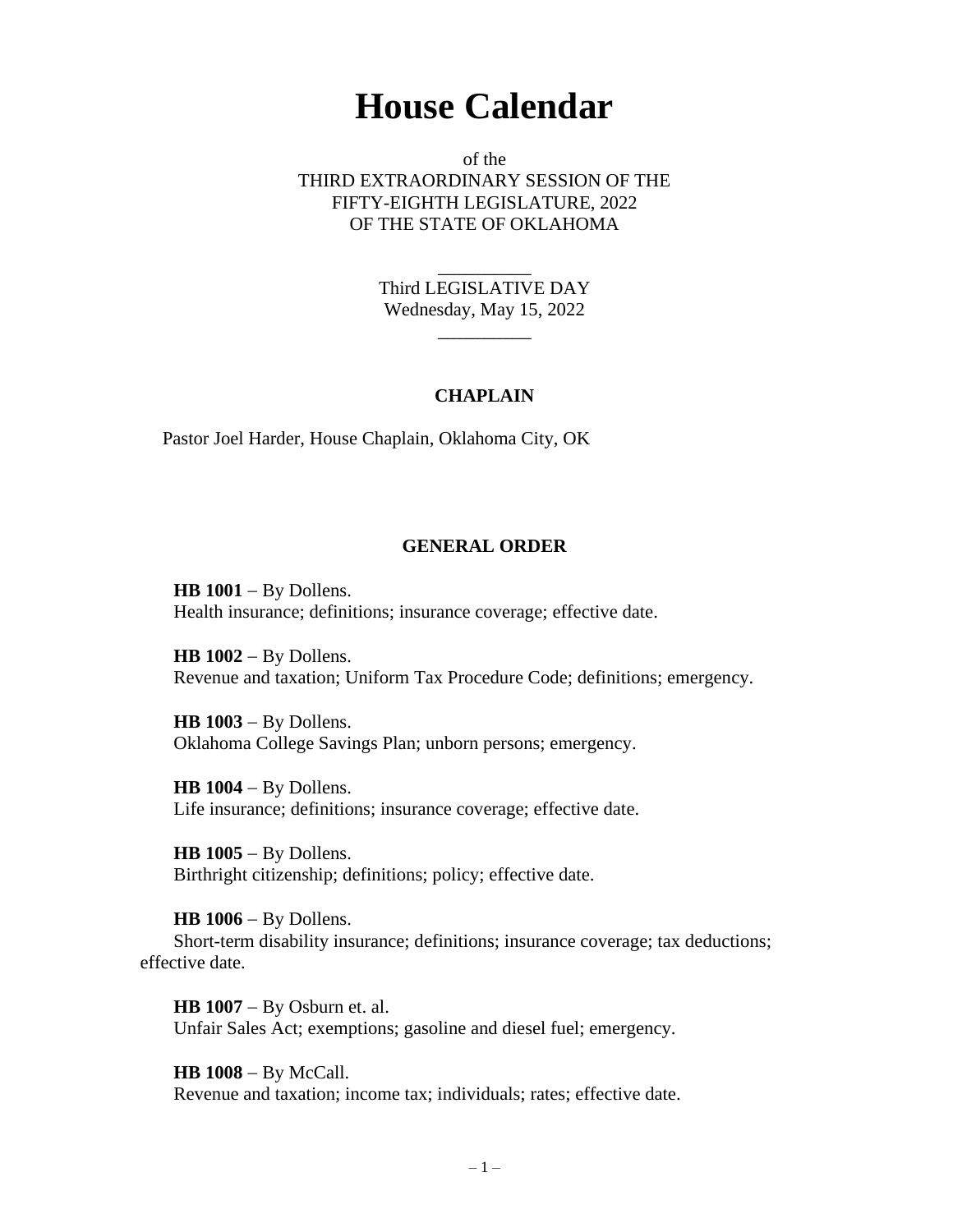**HB 1009** − By McCall. Revenue and taxation; income tax; individuals; rates; effective date.

**HB 1010** − By McCall. Revenue and taxation; income tax rates; effective date.

## **HB 1011** − By McCall.

Revenue and taxation; sales tax relief credit; effective date; emergency.

#### **HB 1012** − By McCall.

Revenue and taxation; sales tax exemption; food and food ingredients; effective date; emergency.

#### **HB 1013** − By McCall.

Revenue and taxation; sales tax exemption; food and food ingredients; effective date; emergency.

#### **HB 1014** − By McCall.

Revenue and taxation; sales tax exemption; food and food ingredients; effective date; emergency.

#### **HB 1015** − By McCall.

Revenue and taxation; sales tax exemption; food and food ingredients; effective date; emergency.

#### **HB 1016** − By McCall.

Revenue and taxation; sales tax exemption; food and food ingredients; effective date; emergency.

#### **HB 1017** − By McCall.

Revenue and taxation; sales tax exemption; food and food ingredients; effective date; emergency.

**HB 1018** − By McCall et. al. Appropriations; Office of the Governor; emergency.

**HB 1019** − By McCall et. al. Appropriations; Office of Management and Enterprise Services; emergency.

**HB 1020** − By McCall et. al. Appropriations; Oklahoma Health Care Authority; emergency.

**HB 1021** − By Wallace. Revenue and taxation; income tax; tax credits; in lieu; effective date.

**HB 1022** − By McCall. Revenue and taxation; franchise tax; suspension; effective date.